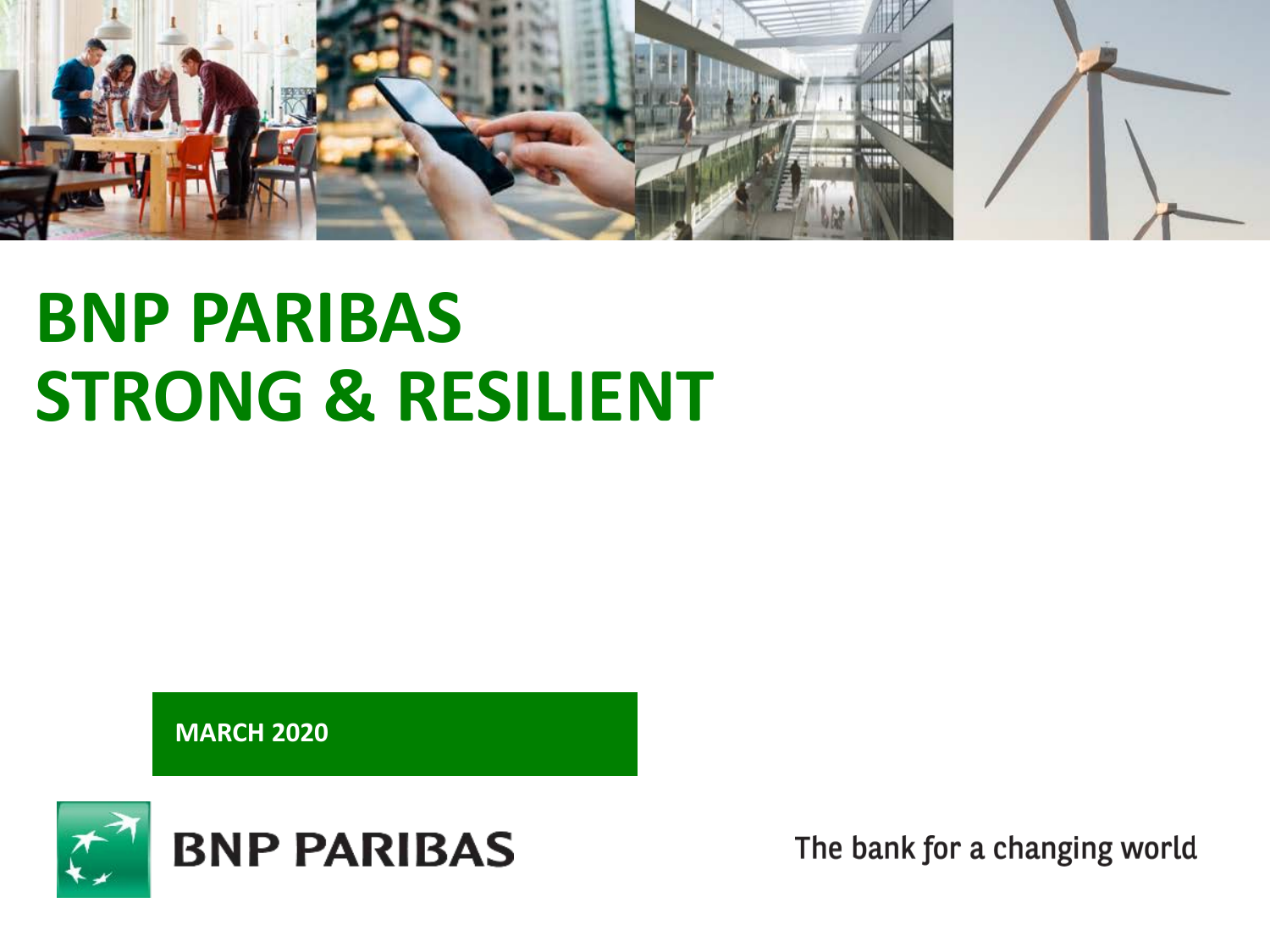## A strong and resilient Business model



Diversified : no country, business or industry concentration

Integrated : strong franchises cooperating to serve the clients

Resilient : long-term capacity to create value in changing environments

Solid : long term track record in risk management confirmed by stress test

Strong : capital & liquidity position

**BNP Paribas : a strong model and a long-term capacity to create value in changing economic, technological, environmental, regulatory & societal environments.**

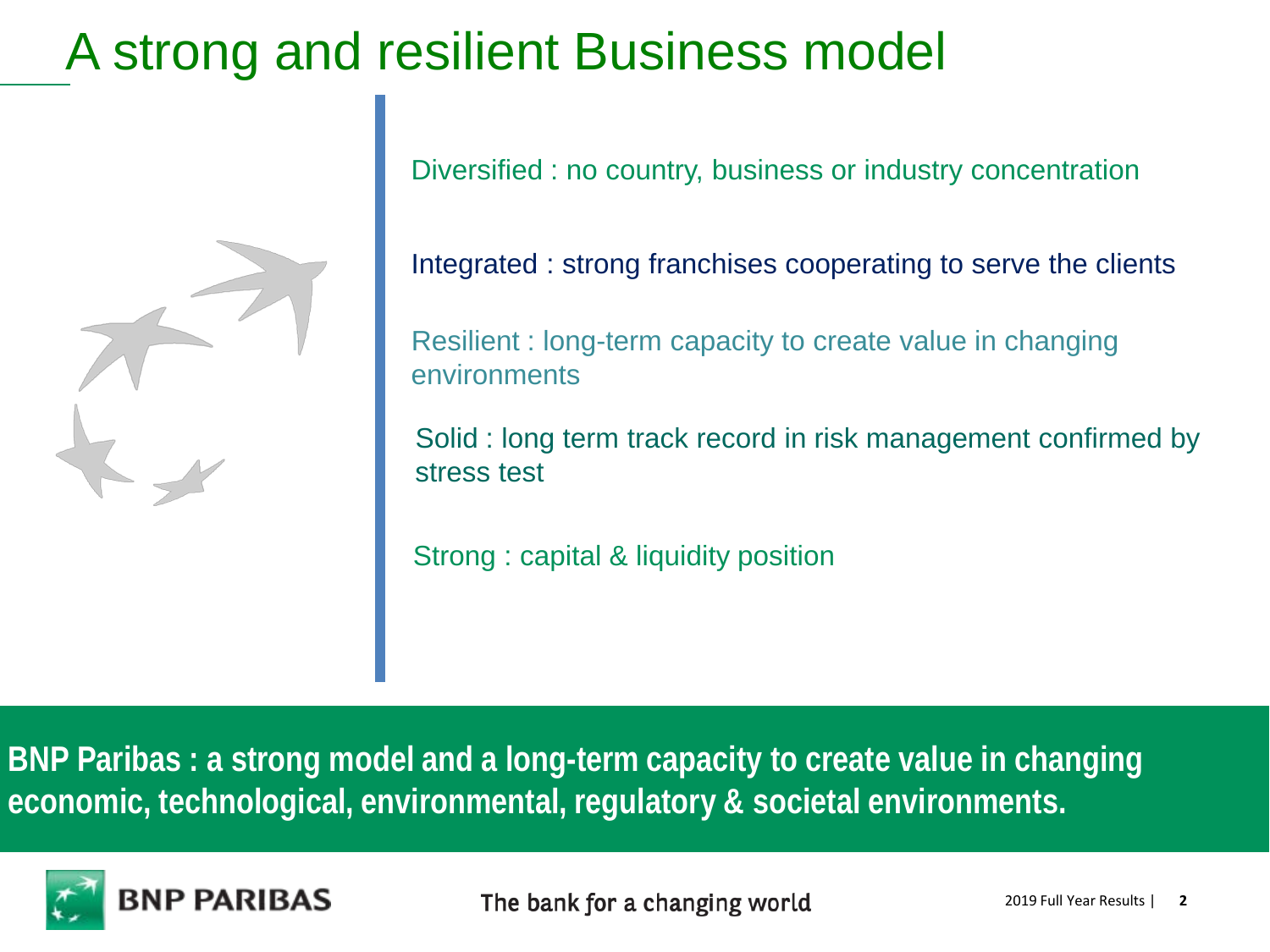A strong resilience on the back of a diversified and integrated Business Model - No country or business concentration



**A balanced business model: a clear competitive advantage in terms of revenues and risk diversification**

**Revenues well spread among countries and businesses with different cycles Strong resilience in changing environment**

*1. Total gross commitments, on and off balance sheet, unweighted of €1,581bn as at 31.12.19 ; 2. CRD 4 ; 3. Including Luxembourg*

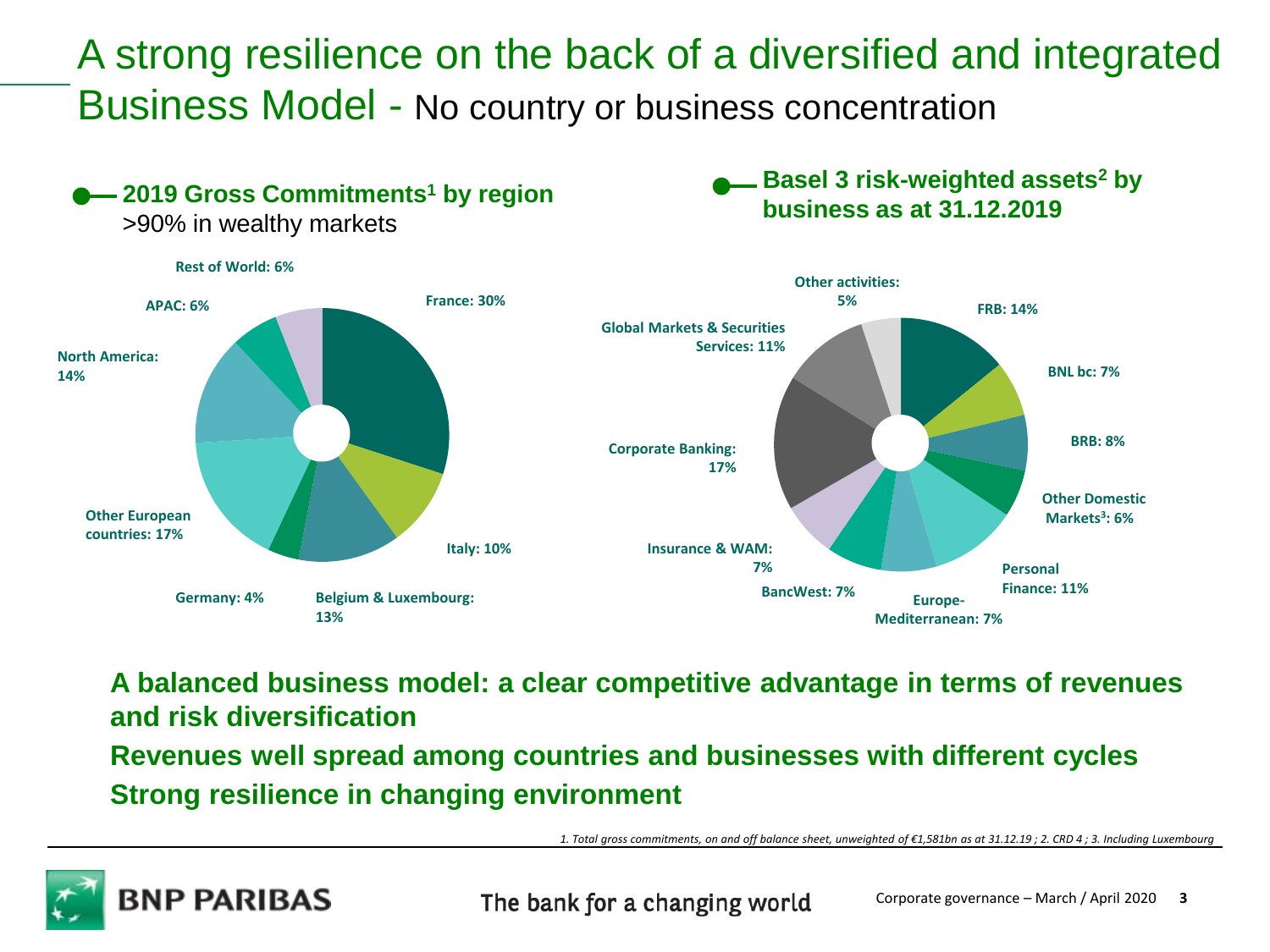### A strong resilience on the back of a diversified and integrated Business Model - No industry concentration

**Total gross commitments on and off-balance sheet, unweighted**

**= €1,581bn as at 31.12.2019** 

**Corporate asset class represents 44% of the total**

| Agriculure, food                                          | 2% |
|-----------------------------------------------------------|----|
| <b>Construction</b>                                       | 2% |
| <b>Chemicals excluding pharmaceuticals</b>                | 1% |
| <b>Retailing</b>                                          | 2% |
| <b>Energy excluding electricity</b>                       | 2% |
| <b>Equipment excluding IT - Electronic</b>                | 3% |
| <b>Insurance</b>                                          | 1% |
| <b>Finance</b>                                            | 3% |
| <b>Real Estate</b>                                        | 5% |
| <b>IT &amp; electronics</b>                               | 1% |
| Mining, metals & materials (including cement, packages, ) | 2% |
| Wholesale & trading                                       | 4% |
| <b>B</b> to <b>B</b> Services                             | 4% |
| <b>Communication services</b>                             | 1% |
| transport & logictic                                      | 4% |
| Utilities (electricity, gas, water)                       | 2% |
| <b>Healthcare &amp; pharmaceuticals</b>                   | 1% |
|                                                           |    |

**Highly diversified by sector**

- **Limited exposure to sensitive sectors**
	- **Oil & Gas ~2,2%**
	- **Aircraft financing <1%**
	- **Tourism (leisure, Hotels & Restaurants) ~1%**
	- **High selectivity at origination**

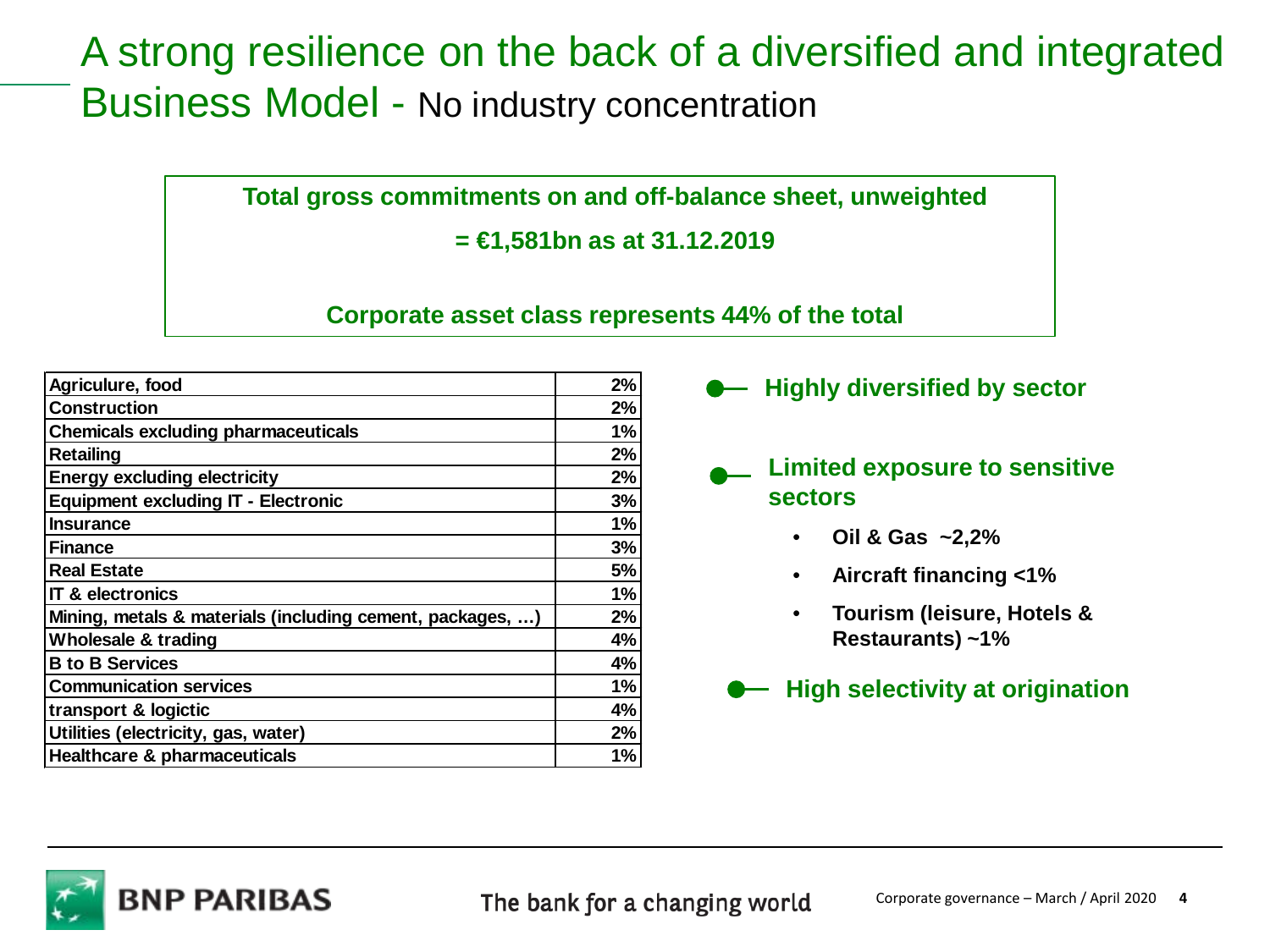### Diversification leading to recurrent income generation



#### **Recurrent earnings generation through the cycle** carrings generation through **1.2019** Net income Group Share (**⊕n**)



#### **Strong proven capacity to withstand local crisis and external shocks Leading Eurozone bank in terms of profit generation**

*(1) Adjusted for costs and provisions related to the comprehensive settlement with US authorities*

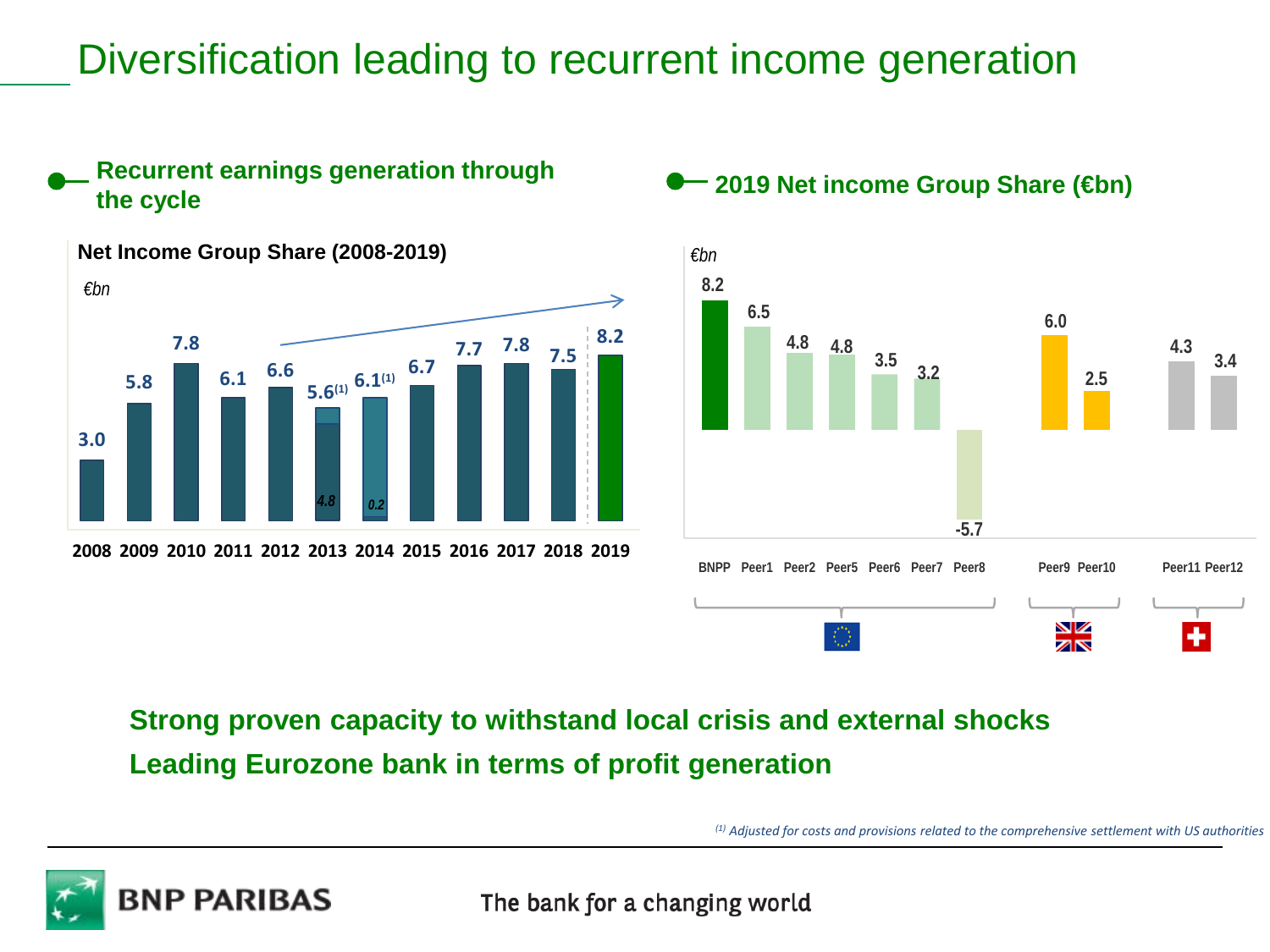### Diversification leading to a low risk profile through the cycle

#### **One of the lowest Cost of Risk / Gross Operating Income through the cycle**

*Cost of risk / Gross Operating Income 2008-2019*



#### **A** very good quality risk profile **confirmed by EBA stress tests (2018)**

**Impact of the adverse scenario on credit risk vs base scenario as a % (cumulated cost of risk over 3 years)** 



#### **A more limited rise in provisions:**

- **Effect in particular of the selectivity at origination**
- **A cautious policy designed to favour the quality of long-term risks vs. short-term revenues**

*\* Adjusted for costs and provisions relating to the comprehensive settlement with U.S. authorities* 

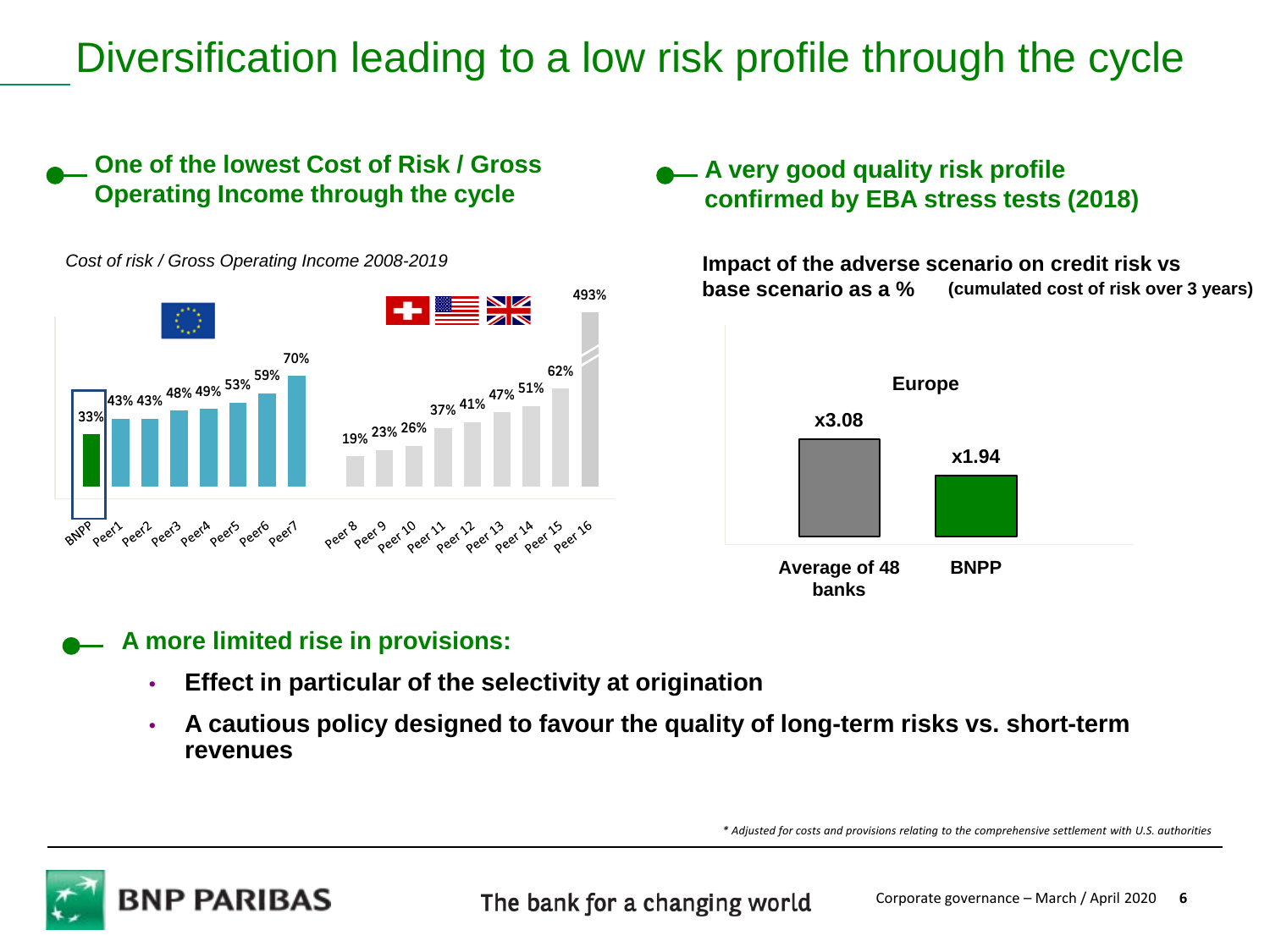### Very solid financial structure (1/2)

Strong capital position strengthened through the cycle



**CET1 ratio evolution**

#### **CET1 Capital evolution**



#### **Solvency strengthened through the cycle**

- **CET1 Capital has more than doubled since 2008**
- **Strong organic generation of equity :** Average growth of the CET1 ratio by 35 bps / year over the period 2014-2019
- **CET1 ratio well above the requests notified by the SREP**

*1. Total Capital, retained earnings and net income for the period attributable to shareholders 2. According to CRD4 (fully loaded)*